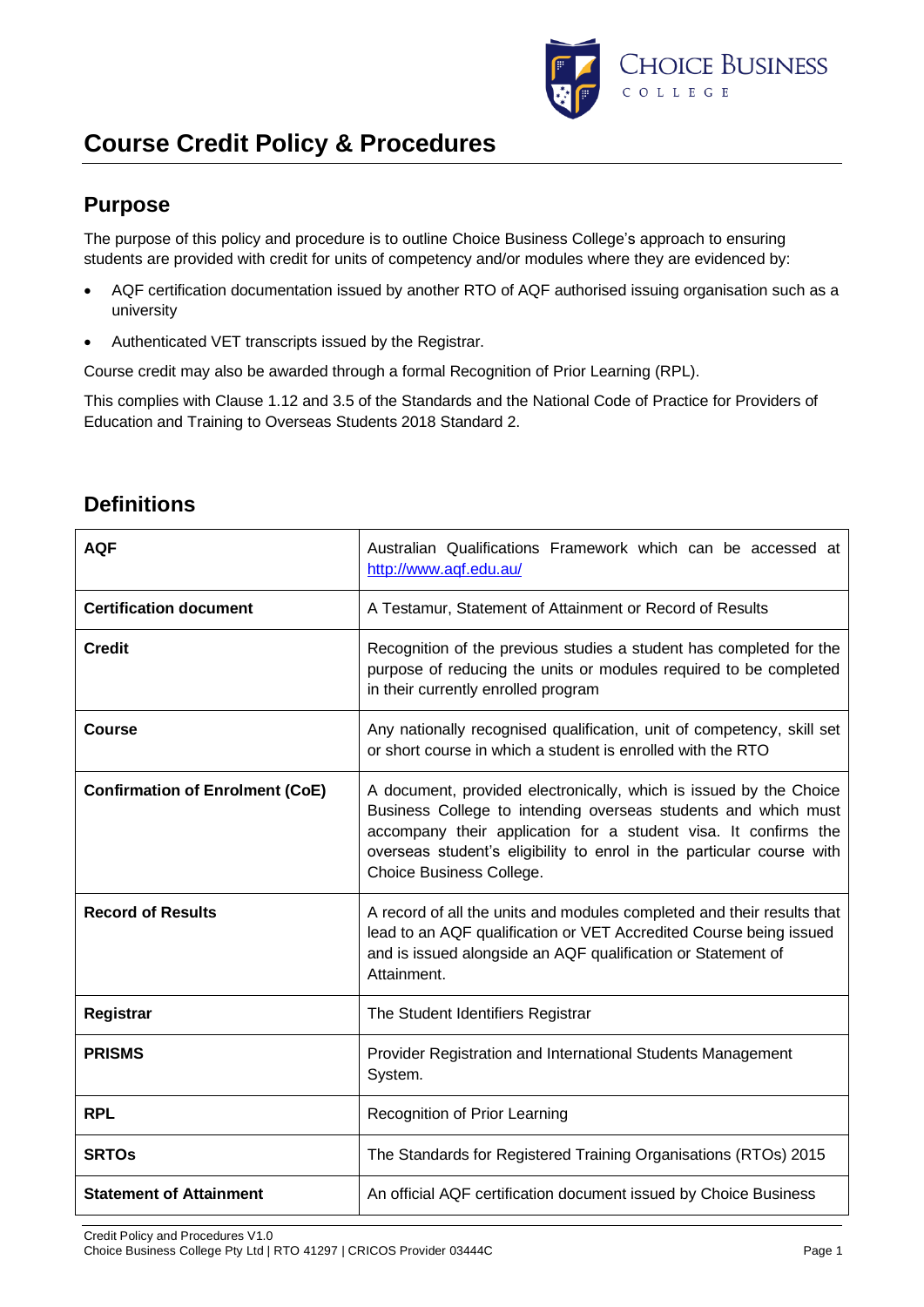

|                 | College, that confirms that an one or more nationally recognised<br>units or modules has been achieved by an individual but is only used<br>where there has been partial completion of a qualification or VET<br>accredited course.         |  |
|-----------------|---------------------------------------------------------------------------------------------------------------------------------------------------------------------------------------------------------------------------------------------|--|
| <b>Testamur</b> | An official AQF certification document issued by Choice Business<br>College, that confirms that an AQF qualification has been awarded<br>to an individual. This may be called an 'award', 'qualification'<br>'parchment', or 'certificate'. |  |

### **Policy**

#### **Application for Credit**

All students will be offered the opportunity to apply for credit for previously completed studies. Students can apply for Credit by completing a *Credit Application Form* and providing relevant supporting documents, including certified copies of transcripts. This may include VET transcripts or extracts issued by the Student Identifiers Registrar.

All evidence provided as part of an application for Credit will be authenticated by Choice Business College by contacting the issuing organisation to confirm the details provided on the document are valid. In the case of transcripts issued by the USI Registrar, documents will be authenticated through the USI Registry System.

Choice Business College will not require any student to repeat any unit or module which they have already been assessed as Competent unless there is a license condition or regulatory requirement that requires this.

#### **Assessing Credit**

Where a student provides authenticated evidence of units or modules issued by another RTO or authorised issuing organisation, Choice Business College will provide Credit for that unit or module where it is a unit listed in the student's course of enrolment with Choice Business College.

Where evidence has been provided of previous study being completed at another RTO, university or other authorised issuing organisation, but the unit or module is not listed in the student's course of enrolment with Choice Business College, an analysis as to the equivalence of the study completed with the units in the student's enrolment with Choice Business College will be undertaken.

#### **Credit application outcomes**

Students will be advised of the outcome of their Credit application in writing and will be required to provide an acceptance of the credit awarded.

Where there are significant Credits granted, this may result in a reduction of the Course fees, which will be advised at the same time.

For international students: Where Credit or RPL has been granted after the acceptance of a place in a course or on commencement of studies and will affect the duration of studies, this will be recorded in PRISMS and a new Confirmation of Enrolment Letter (CoE) created.

The result of Credit Transfer will be recorded for any relevant units on the student management system. A record of acceptance of the credit must be kept for International Students for a minimum of two years.

Students may appeal the decisions made about their Credit application by following the *Complaints and Appeals Policy & Procedure.*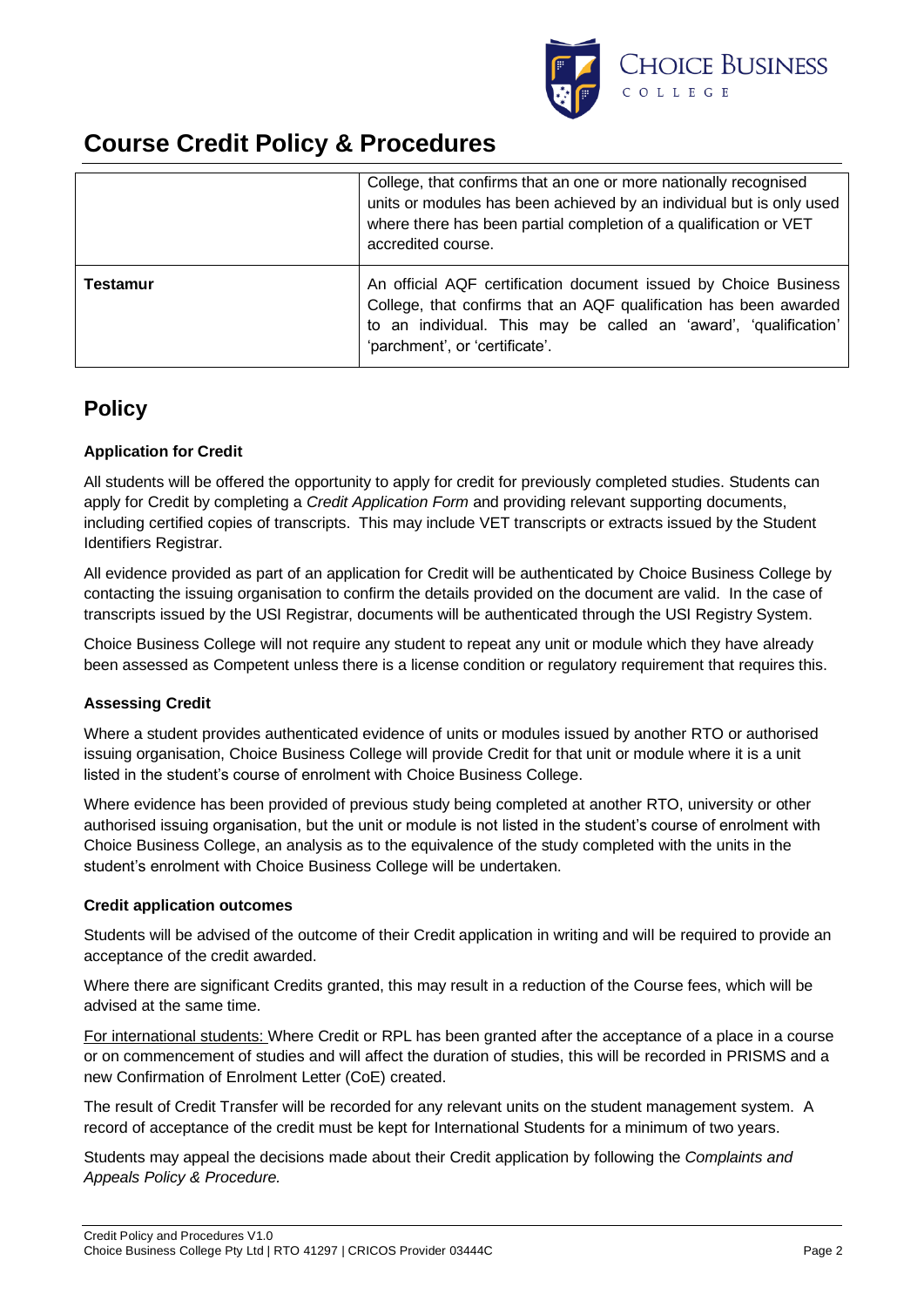

### **Procedures**

#### **1. Issuing Credit**

|           | <b>Procedure</b><br><b>Responsibility</b>                                                                                                                                                                                                                                                                                                                                                                                                                     |                               |  |
|-----------|---------------------------------------------------------------------------------------------------------------------------------------------------------------------------------------------------------------------------------------------------------------------------------------------------------------------------------------------------------------------------------------------------------------------------------------------------------------|-------------------------------|--|
|           | A. Applications for Credit                                                                                                                                                                                                                                                                                                                                                                                                                                    | <b>Student</b>                |  |
|           | Students will be offered the opportunity to apply for Credit as part of the<br>enrolment process.                                                                                                                                                                                                                                                                                                                                                             | <b>Administration Officer</b> |  |
| $\bullet$ | To apply for credit, a student should fill in the Credit Application Form and<br>supply certified copies of their relevant transcripts.                                                                                                                                                                                                                                                                                                                       |                               |  |
| $\bullet$ | Applications that do not include certified documents should be returned to the<br>student, unless originals of the copies are certified by a Choice Business<br>College staff member.                                                                                                                                                                                                                                                                         |                               |  |
|           | <b>B.</b> Review Credit application                                                                                                                                                                                                                                                                                                                                                                                                                           | Program Manager               |  |
|           | Transcripts should be reviewed for their authenticity. Consider:                                                                                                                                                                                                                                                                                                                                                                                              | Trainer/Assessor              |  |
|           | Does the transcript include the expected information on an AQF<br>Certification document such as name of institution, code, full name of<br>student, name and codes of units completed?                                                                                                                                                                                                                                                                       |                               |  |
|           | Has the copy been certified?                                                                                                                                                                                                                                                                                                                                                                                                                                  |                               |  |
| $\bullet$ | Are the units/modules previously studied relevant to the student's current<br>enrolment? If not, the Credit Application does not need to be progressed<br>further and the student can be advised that they were not granted any Credits.                                                                                                                                                                                                                      |                               |  |
| $\bullet$ | Where units are relevant, contact the issuing institutions to confirm the<br>authenticity of the transcripts.                                                                                                                                                                                                                                                                                                                                                 |                               |  |
| ٠         | Where there is a direct unit match by code and title, a Credit can be issued.                                                                                                                                                                                                                                                                                                                                                                                 |                               |  |
| $\bullet$ | Where previously completed studies are deemed equivalent by the Training<br>Package to a unit in the student's enrolment, a Credit can also be granted for<br>those relevant units.                                                                                                                                                                                                                                                                           |                               |  |
| $\bullet$ | Where previously completed studies are relevant/ similar to a unit in the<br>student's enrolment, the content of the completed units/modules must be<br>analysed to identify whether the outcomes are equivalent to any units/modules<br>in the student's course. This may be assessed by reviewing the content of the<br>unit/module which may be accessed through the university or the student may<br>be asked to provide further information if required. |                               |  |
| ٠         | Where equivalent outcomes are identified, a Credit can be issued. The reason<br>for the Credits issued should be documented on the Credit Application.                                                                                                                                                                                                                                                                                                        |                               |  |
| C.        | Determine effect of granting credit and notify student of outcome                                                                                                                                                                                                                                                                                                                                                                                             | Program Manager               |  |
|           | Once credits have been determined, notify the student of the outcome of their<br>Credit Application in writing.                                                                                                                                                                                                                                                                                                                                               | Trainer/Assessor              |  |
|           | Notify the Student Enrolment Officer                                                                                                                                                                                                                                                                                                                                                                                                                          |                               |  |